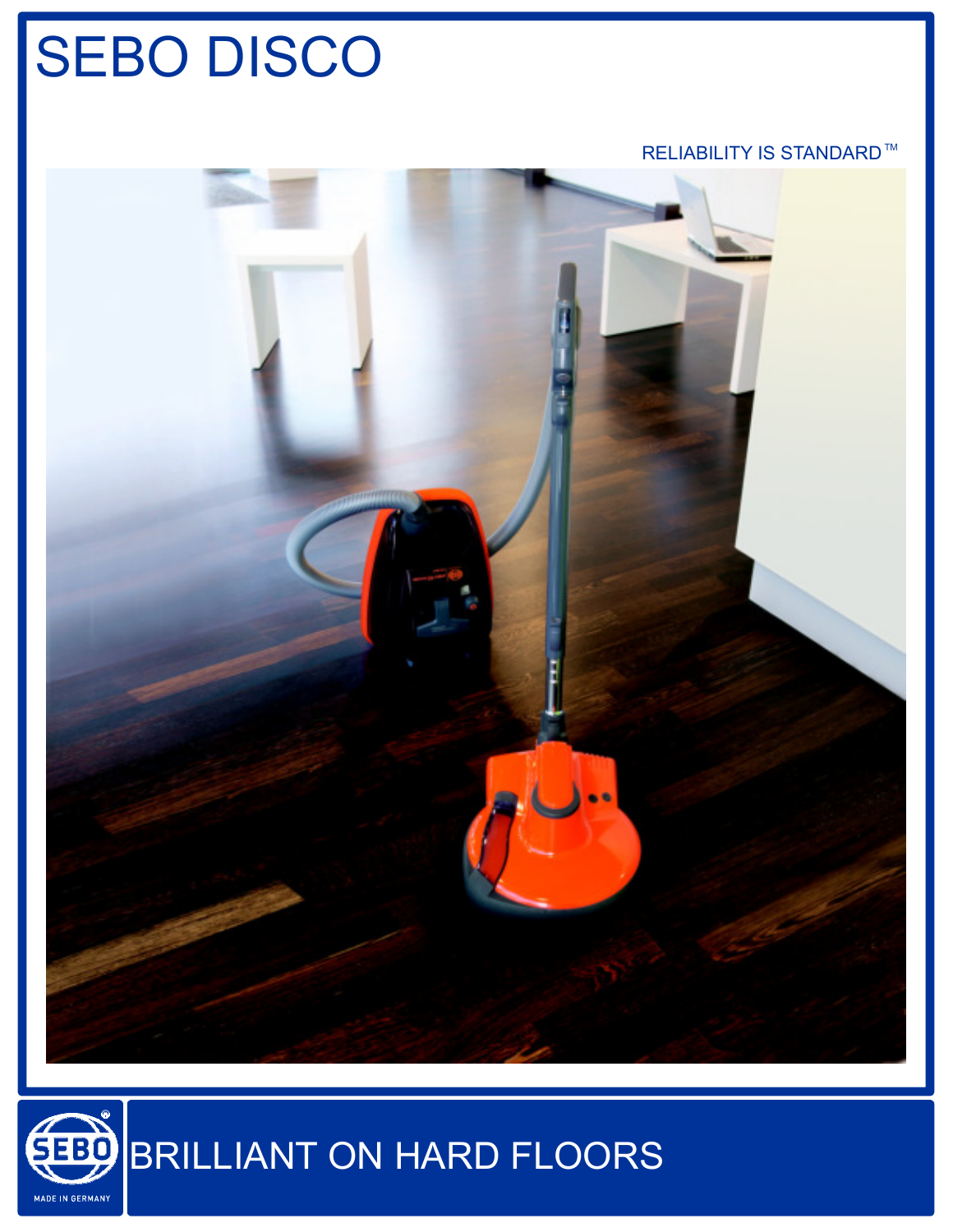### SEBO DISCO INNOVATIVE TECHNOLOGY

## A BRIGHT IDEA.

It's never been easier to make hard floors shine. The super efficient SEBO DISCO ultra-high-speed floor polisher both polishes and vacuums up remaining polish dust for a super gloss finish.

The attached SEBO vacuum cleaner removes fine dust during polishing. The 2,000 rpm disc speed will create a high gloss shine for a fantastic hard floor finish. Using the SEBO DISCO floor polisher at regular intervals will maintain the beauty and value of your floors. The SEBO DISCO is effective for all floors for which there is a desired gloss effect.

#### **SEBO Floor Pad - Brilliance at work.**

The SEBO floor pads have been developed to achieve the optimum polished finish on all suitable surfaces. The red, yellow and green pads are coated with a special resin that is highly abrasion resistant. The dirt is removed and the brilliant gloss surface is restored. No chemical cleaning product is required for the red, yellow and green pads!



Used on waxed or oiled floors as well as surfaces like vinyl. **Blue Pad**





For treatment of surface scratches and preparation for the yellow pad.





**Steps to Gloss Restoration by High Gloss** 

#### SEBO DISCO Onyx SEBO DISCO Classic SEBO DISCO Fun SEBO DISCO Ice



### **Versatility - Compatible with your vacuum.**

The SEBO DISCO is suitable for connection to the following SEBO vacuum cleaners: SEBO FELIX, SEBO K3 and the SEBO C3. An adaptor is available for central vacuum systems as well.



In addition, the floor pad is easy to change and maintain.

#### **Red Pad Yellow Pad Green Pad** For restoration of high gloss and preparation for the green pad.

Recommended for daily use to maintain surface gloss.



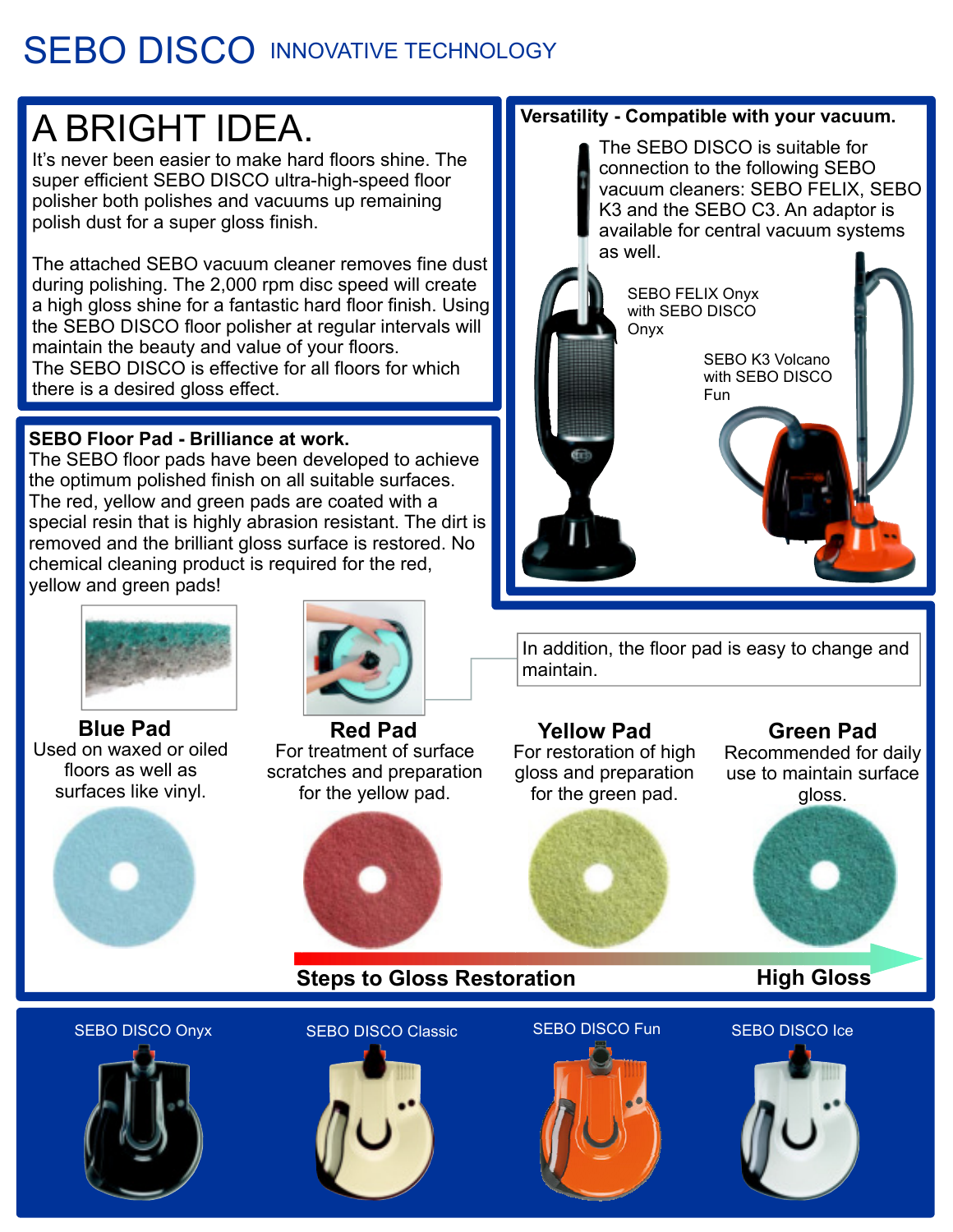### SEBO DISCO EASY TO USE

**Patented Torque-Controlled Height Adjustment - Every hard floor is different.** The SEBO DISCO adjusts the floor pad automatically to the appropriate floor height. The torque of the rotating floor pad is constantly measured ensuring optimal performance on hard floor surfaces. A vacuum seal around the base of the polisher ensures that even the finest dust gets drawn into the intake flow.





**Flex Neck - Easy movement.** Unlike other polishers which have to be forced to change direction, SEBO DISCO will move about with ease. The 90° vertical and 180° horizontal adjustable turning swivel neck enables it to be steered around with very little effort.



**Bumper - Care everywhere.** The SEBO DISCO was designed with two soft bumpers to protect furniture and walls against scratches or scuffing.



**Parquet Floors - Problem solved!** Frequent traffic can make the surface of parquet floors appear irregular. Using the green floor pad, parquet floor surfaces can be easily maintained, evened and restored to the look of their original status.



#### **Automatic Shut Off - Intelligent safety.**

A green LED Light indicates that the machine is functioning properly while a red LED light will illuminate if the machine has shut down for safety reasons.





#### **Three Castor Design - Glides over the floor.**

The SEBO DISCO is supported by three high quality castors that are rubber-coated to ensure they will not mark your floors. At the rear are two 360° flexible castors which are fixed on a solid steel shaft. The castor in the center helps the SEBO DISCO to stay on track. These castors combined with the flex neck assure smooth maneuverability.



#### **Suction Duct - A smart design.**

The clear suction duct makes it easy to identify blockages. At the push of a button you can remove the suction duct access cover for cleaning. Within seconds you can start working again.



**Stationary Use Protection - Always protecting your floors.** When the machine is in the upright locked position, the height of the floor pad is raised off the floor and spinning will cease. The same occurs if the